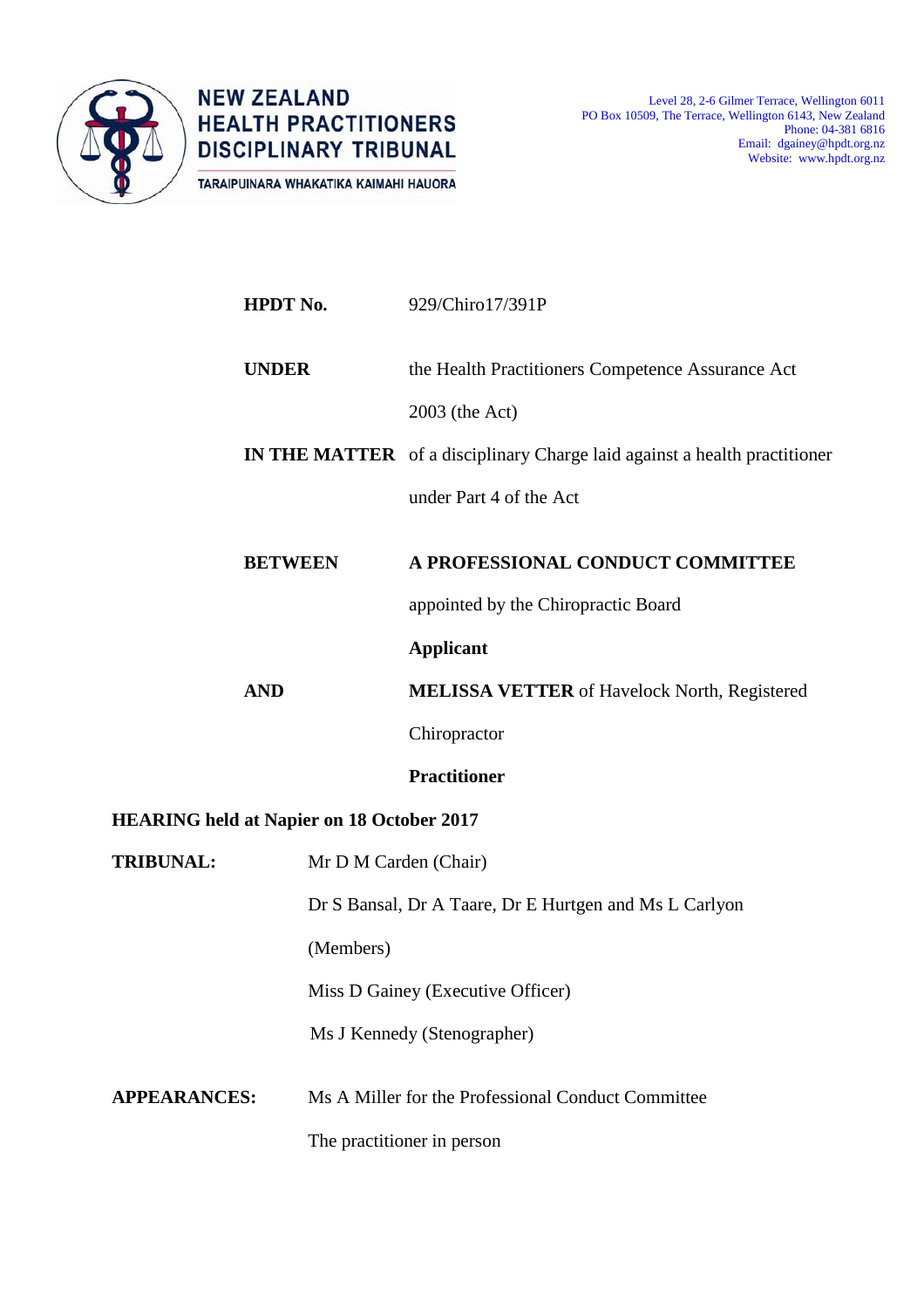# **CONTENTS**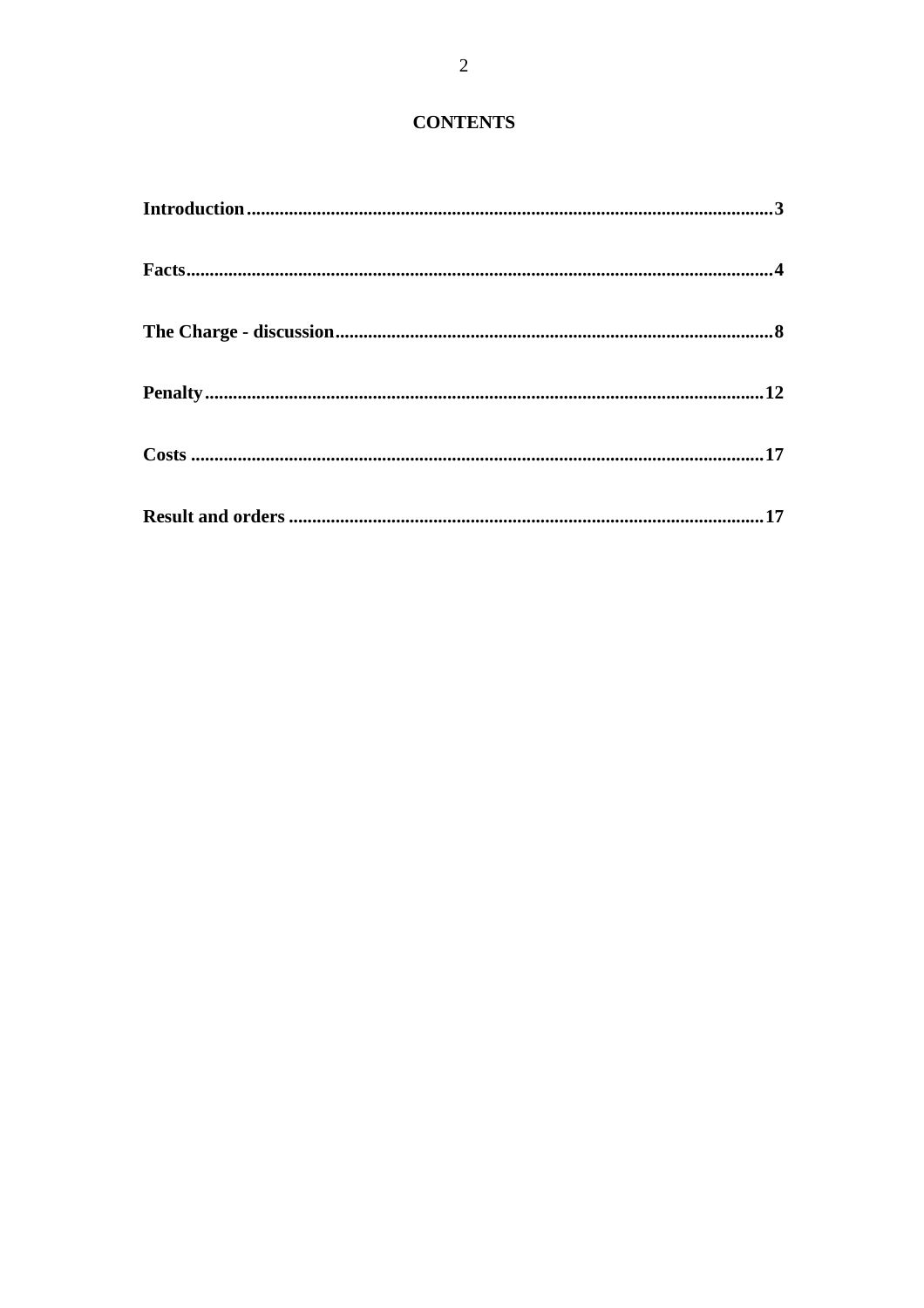### **Introduction**

- 1. Dr Vetter was at material times a chiropractor practising in Havelock North. A Charge of professional misconduct was brought against her by a Professional Conduct Committee (PCC) of the New Zealand Chiropractic Board.
- 2. That Charge alleged that Dr Vetter conducted herself in an inappropriate and/or unprofessional manner and gave two particulars. The first of these referred to a failure on numerous occasions to create clinical records for her chiropractic patients; and the second a failure on numerous occasions to record an adequate patient assessment with detail given. The Charge is transcribed in full in the Schedule to this decision.
- 3. The Charge alleged that those particulars separately or cumulatively were misconduct under section  $100(1)(a)$  and/or (b) of the Health Practitioners Competence Assurance Act 2003 (the HPCA Act).
- 4. The Charge was heard by the Tribunal on 12 October 2017. The PCC was represented by counsel and Dr Vetter appeared on her own behalf without representation of counsel.
- 5. Dr Vetter had written to the Tribunal in response to the Charge received effectively acknowledging it.
- 6. There was presented an Agreed Summary of Facts and Admission of Liability (ASF) dated 30 August 2017. This was signed by Dr Vetter and by counsel for the PCC. In addition to acknowledging alleged facts (referred to below), Dr Vetter also acknowledged noncompliance with the relevant professional standards and she admitted the Charge and that her conduct amounted to professional misconduct under both section 100(1)(a) and (b) of the HPCA Act.
- 7. There was also presented an affidavit from Dr John Hawtin, a registered chiropractor of Havelock North. He was unable to attend the hearing and therefore not available for questioning. The Tribunal has taken the content of his affidavit into account, giving it, as is permitted by clause 6(1) of Schedule 1 of the HPCA Act, the weight that the Tribunal considers is appropriate.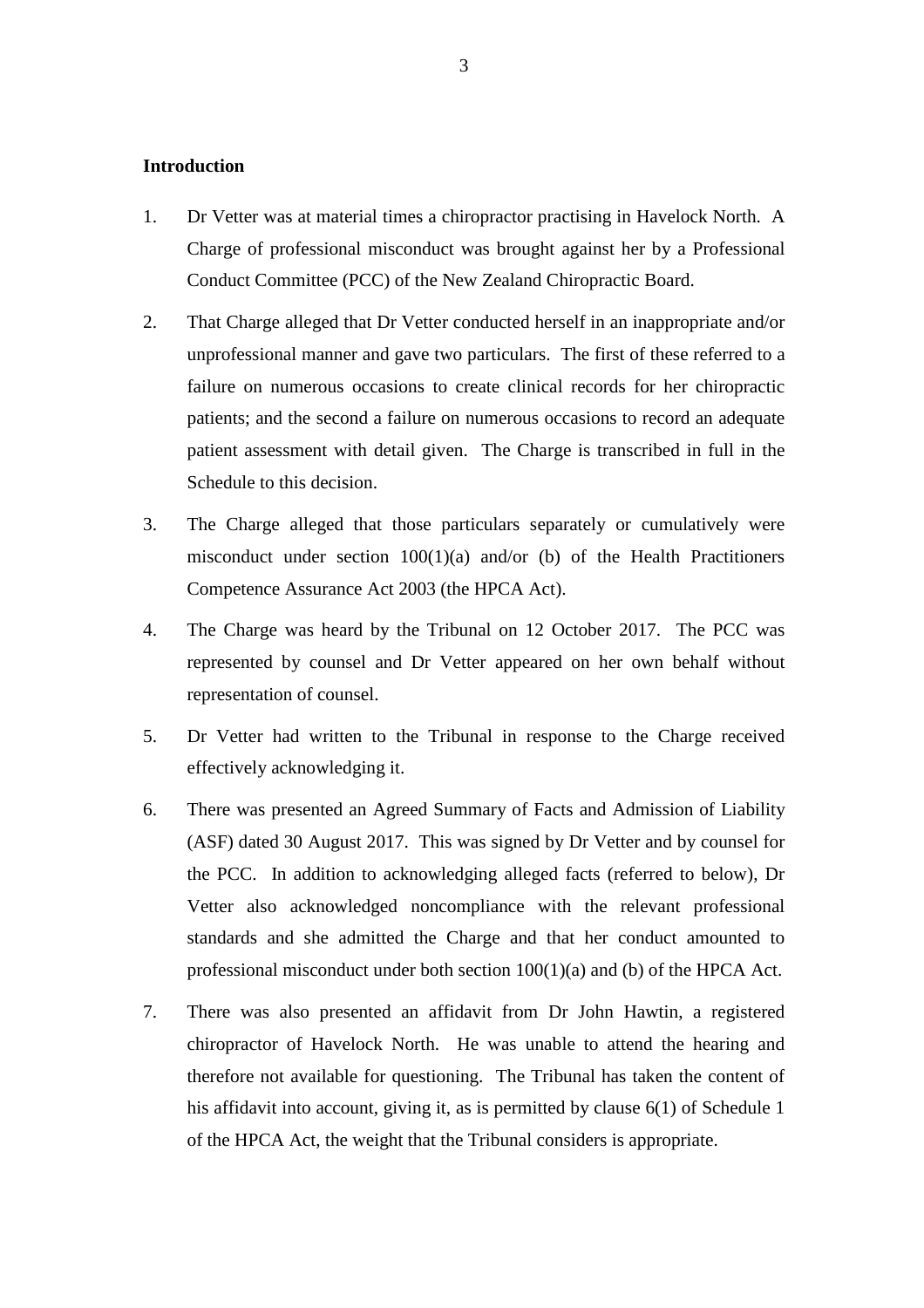#### **Facts**

- 8. What follows is a summary of what was agreed in the ASF and/or is contained in the affidavit of Dr Hawtin and/or was stated or acknowledged by Dr Vetter at the hearing.
- 9. Dr Vetter graduated with a Bachelor of Science (Chiropractic) from the Royal Melbourne Institute of Technology in 2005 and was registered with the Chiropractic Board on 19 April 2007. She began practising as a chiropractor at Havelock North Chiropractic on or around 26 May 2007. That was the business name of Dr Vetter's own business, Vetter Chiropractic Limited, and that of Dr Hawtin's business, Hawtin Chiropractic Clinic Limited. Overheads were shared by the separate businesses and both Dr Vetter and Dr Hawtin had access to shared patients' records when required to provide cover or in an emergency.
- 10. Patient appointments and clinical records at Havelock North Chiropractic were kept using the Medtech32 practice management system. At the end of each day a "*Day Book*" was printed and generated a report of "*Exceptions*", including patients who had been seen but where no notes had been entered. Dr Vetter was provided with a copy of the Day Book and Exceptions list on a daily basis by front desk staff.
- 11. Around mid-2013 concerns were raised, by front desk staff, with Dr Hawtin that Dr Vetter was not acting on the Exceptions list and that it was common for whole days of patient lists to have no notes recorded. This concern was mentioned by Dr Hawtin to Dr Vetter.
- 12. Despite having been continued to be provided with the Exceptions list, Dr Vetter did not attend to completing the clinical records for patients she had seen but for whom no notes had been entered.
- 13. Between 26 March 2007 and 22 March 2016 (almost 9 years) there were 7,156 instances in which a patient was seen by Dr Vetter and no clinical notes were recorded.
- 14. Dr Vetter accepted that the Day Book and Exceptions list which was presented to the Tribunal was an accurate record from the Medtech32 system of the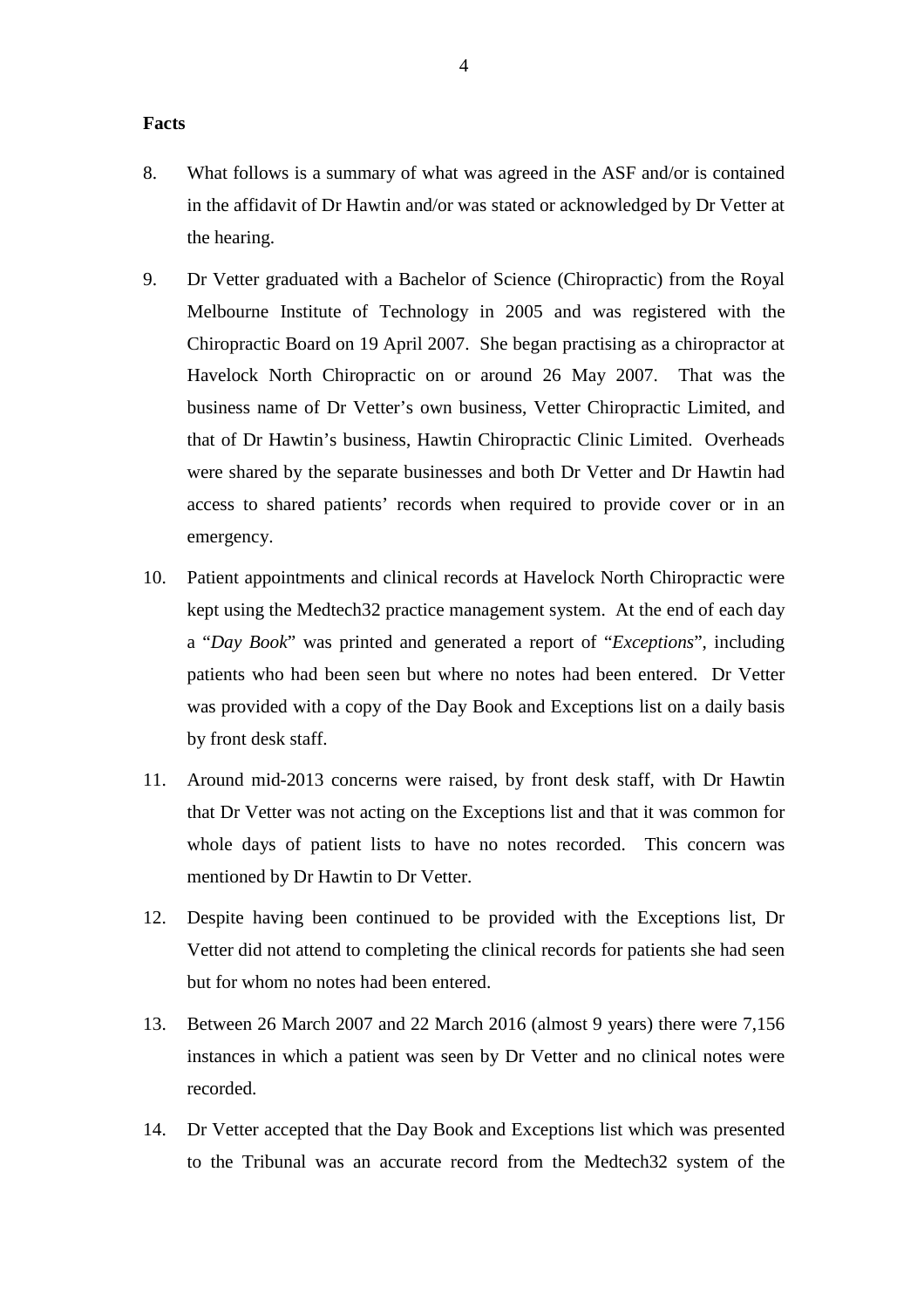patients seen by her but where she entered no notes of the consultation. She admitted that for the majority of those patients she did not create any clinical record whatsoever. Dr Vetter also acknowledged that she had a professional responsibility to record a patient's progress, including clinical presentation, examination data and the treatment provided at each appointment; and that on at least 7,000 occasions between 30 May 2007 and 22 March 2016 she failed to create clinical records for chiropractic patients that she had seen for chiropractic treatment.

- 15. In respect of the patient record inadequacy referred to in particular (b) of the Charge, on occasions Dr Hawtin and Dr Vetter would see each other's patients. Shared management of patients was conducted on the basis that continuity of care would be maintained by shared notes and communications; and both Dr Vetter and Dr Hawtin had access to shared patients' records.
- 16. Starting around late 2013 or early 2014 and continuing to December 2015 Dr Hawtin was concerned that Dr Vetter's patients' notes did not contain sufficient information to enable him to do a proper assessment or to continue with treatment. He raised these concerns with Dr Vetter informally on a number of occasions.
- 17. This included an occasion in or around June 2014 when Dr Hawtin raised his concerns with Dr Vetter that she had not maintained or recorded any x-ray measurements, factors or dosages for the previous year. Dr Vetter said that xray factors were handwritten on to new patient forms. The ASF said that Dr Vetter kept these forms in a bottom drawer in her desk with information not transferred to the Medtech32 system until March 2016. At the hearing Dr Vetter, who declined to give sworn evidence, said that in fact she had kept these records properly filed at the clinic and that when she came to leave the clinic she took them and filed them informally in the bottom drawer of her desk which were then placed in storage.
- 18. On 24 September 2014 when Dr Hawtin provided emergency care to one of Dr Vetter's patients, he checked the patient's notes and found only one record containing the only word "*improved*" for the previous 8 appointments. Again, Dr Hawtin informally raised his concern with Dr Vetter and told her that one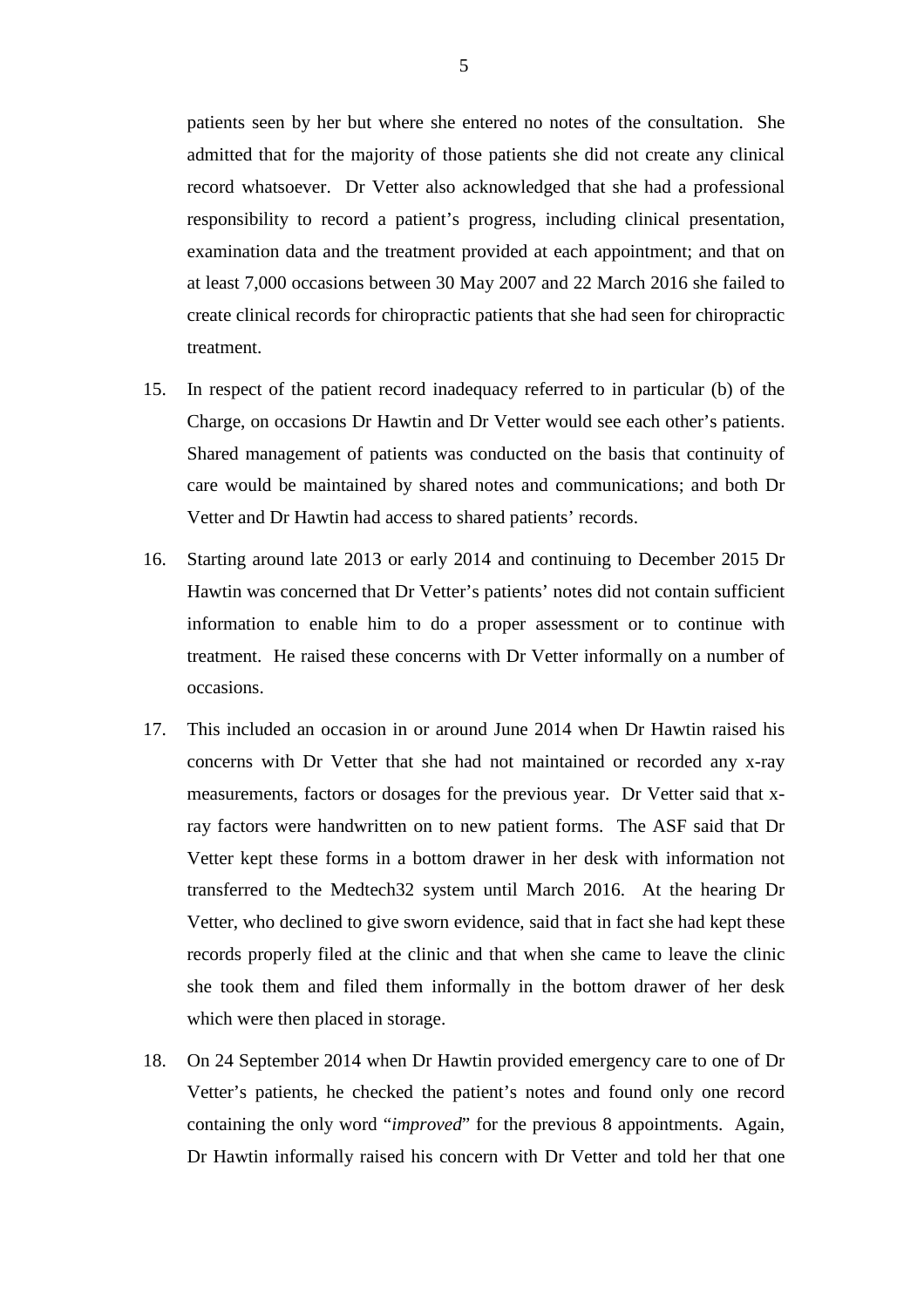entry for 8 appointments was "*not good enough*" and Dr Vetter again agreed that she would do better.

- 19. In or around November 2015 Dr Hawtin undertook a review of some shared clients' notes; and identified that many of these were incomplete or "*substandard"*. They did not record sufficient information to enable him to do a proper assessment. Dr Hawtin met with Dr Vetter on 12 November 2015 to discuss his concerns about the inadequacy of notes and Dr Hawtin told Dr Vetter that noting "*feeling fine*" or "*great*" as the sole entry in a patient's notes did not constitute clinical notes.
- 20. In December 2015 Dr Hawtin made a complaint to the New Zealand Chiropractic Board regarding his concerns about Dr Vetter.
- 21. Dr Vetter acknowledges that her meetings with Dr Hawtin had informed her of his concerns about the inadequacy of her record-keeping, including her lack of record-keeping, and that this was intended to encourage her to modify her practice.
- 22. In the ASF Dr Vetter also acknowledged the applicable Code of Ethics and Standards of Practice (the Code) and the Competency-based Professional Standards for Chiropractors (the Standards). She acknowledged that she did not always comply with the Code relating to her clinical record-keeping and in particular acknowledged and accepted that adequate clinical records required her to record, for every patient and every appointment, the patient's clinical presentation or history, examination data, imaging data (where relevant), specific treatment information and/or recommendations. She admitted that between around 30 May 2007 and 22 March 2016 she failed on numerous occasions to record an adequate patient assessment by failing to record one or more aspects of this information. Dr Vetter further accepted that randomly selected patient records obtained by the PCC were inadequate where:
	- 22.1. They record only simple and/or subjective comments such as "*improved*".
	- 22.2. They do not record the patient's clinical presentation.
	- 22.3. They do not record Dr Vetter's examination findings; and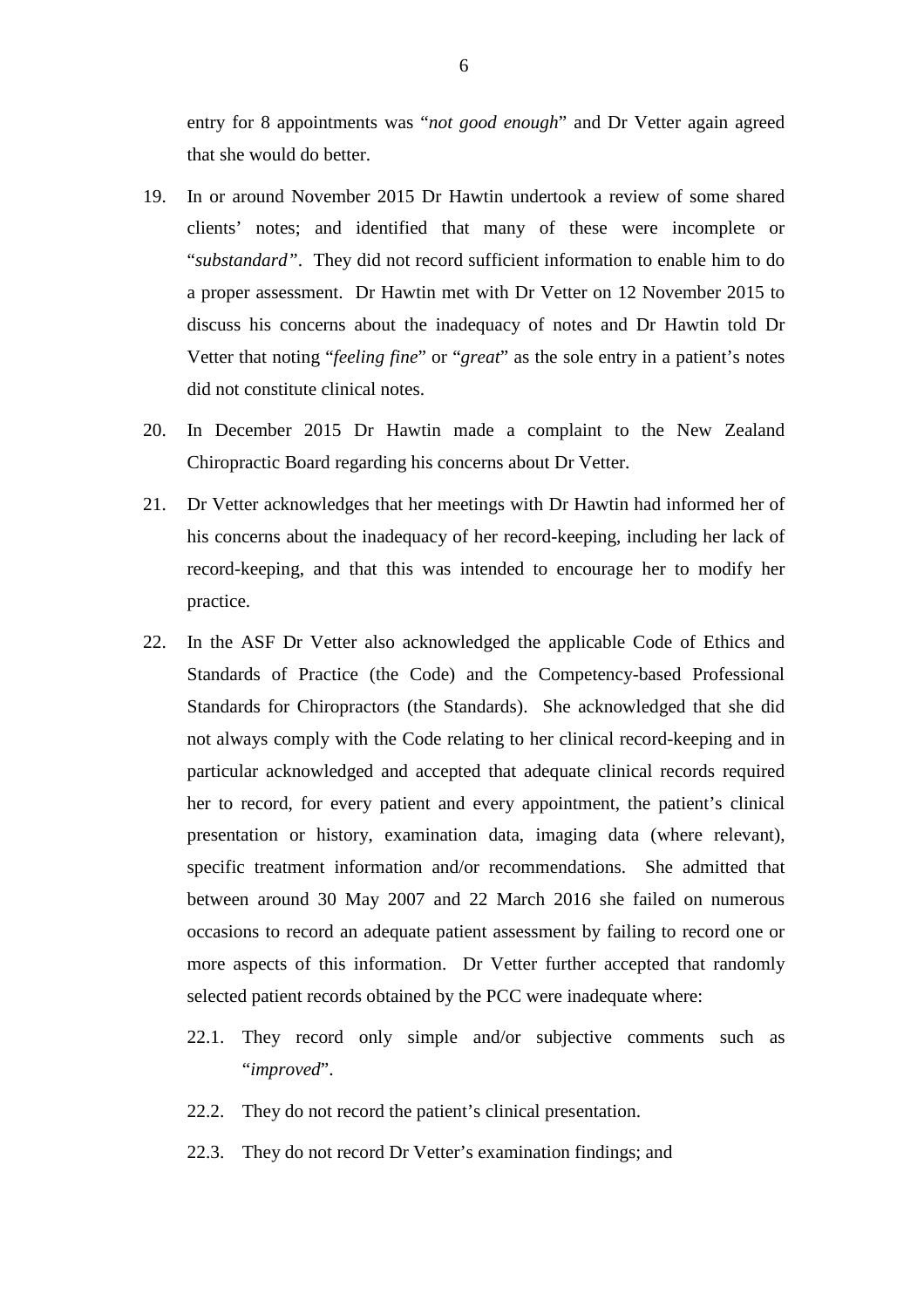22.4. They do not record the treatment given to the patient.

- 23. Many of these agreed facts were affirmed by Dr Hawtin in his affidavit. Although he was not available to answer questions on it, the Tribunal can accept what he has said in the context of the agreed facts. He further said that he raised his concerns from time to time "*in a collegial way*" but that Dr Vetter "*did not really engage*" with him although she commented that she would try to do better.
- 24. Dr Hawtin said that as a result of the meeting in mid-2014 he "*placed Dr Vetter on verbal notice that her behaviour could not continue*". Dr Hawtin did describe that the staff told him they "*felt intimidated by [Dr Vetter's] behaviour*" but the Tribunal largely discounts this as being hearsay evidence not tested by any cross-examination. Dr Hawtin also said that he felt Dr Vetter's response in November 2015 "*was dismissive and hostile*" (denied by Dr Vetter). He said that the absence of records was "*severely disruptive to [his] practice and very stressful for [him], but [he] wasn't prepared to compromise [his] clinical standards*".
- 25. Dr Hawtin said that Dr Vetter left the Havelock North Chiropractic premises in March 2016 to relocate her chiropractic practice to premises where she had already established a Pilates practice over the previous 5 years or so.
- 26. Dr Hawtin also said that since that time he had received many requests from chiropractors requesting a copy of patient records for Dr Vetter's patients transferring to another practitioner and that he was forced to record that the notes "*were essentially blank until early 2016*". Dr Hawtin said that it was of concern to him that Dr Vetter's conduct reflected badly on him and his practice as a chiropractor. He said he had no understanding as to why Dr Vetter chose not to keep records or to keep inadequate or substandard records. The recordkeeping system was, he said, electronic and readily available to both to use.
- 27. Dr Hawtin further said that the issues with Dr Vetter had had "*a highly personal impact on [him, his practice and his family] (some of whom were in [his] practice)*." He said he was "*acutely aware of the impact of Dr Vetter's behaviour on the clinic staff and the stress that she put them under*". He further said that he had lost 3 other staff members "*due to Dr Vetter's behaviours*" but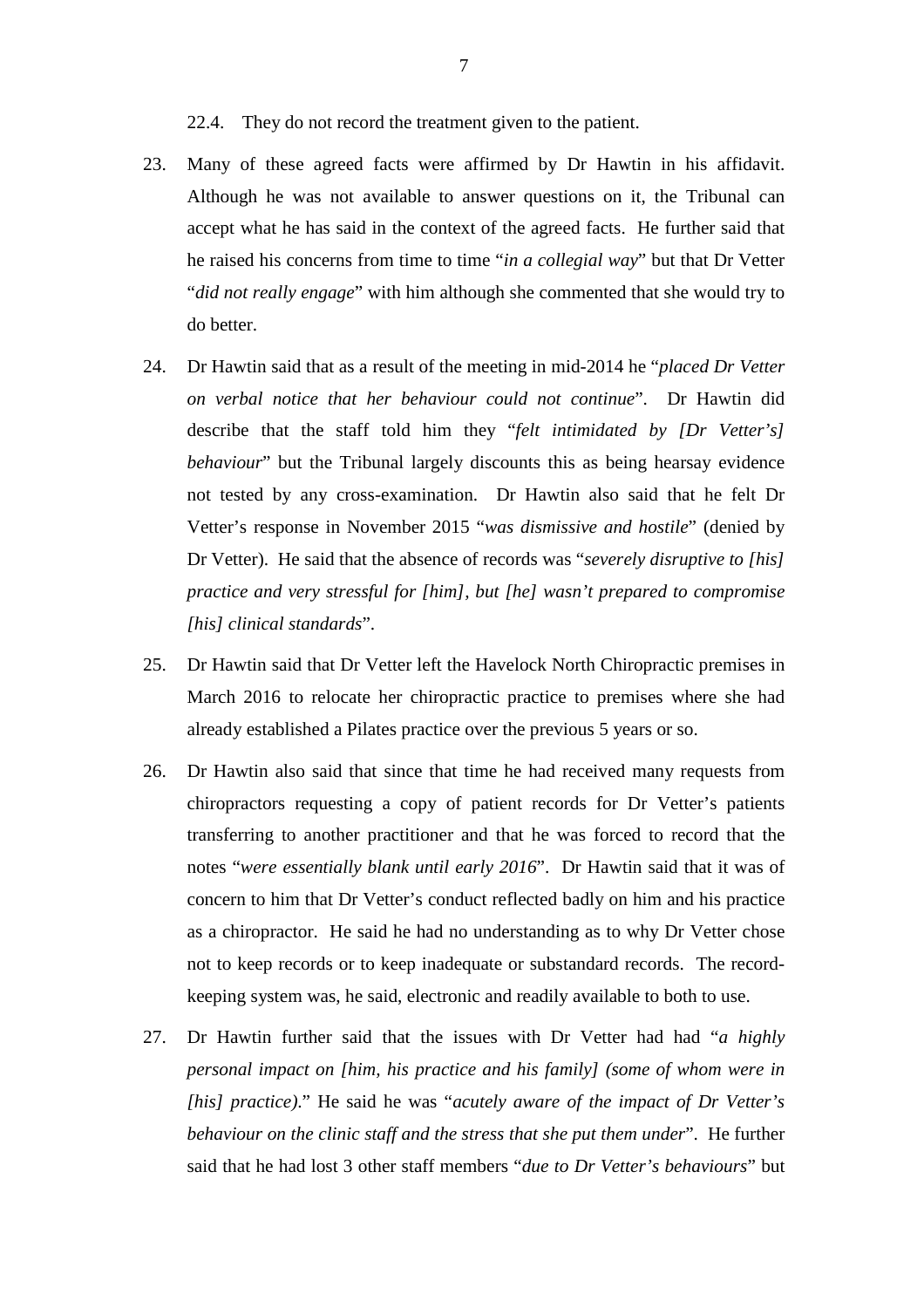there was not the opportunity to explore that allegation further and, in the absence of any background, the Tribunal discounts that.

- 28. Dr Hawtin's evidence also referred to standards and expressed his opinion on these issues, but the Tribunal does not attach weight to that. Dr Hawtin was not giving evidence as an expert but as to matters of fact and, despite the professional standing that he has, the Tribunal accepts his evidence only in the context of factual matters expressed by him.
- 29. In her unsworn statement to the hearing by the Tribunal Dr Vetter said that Dr Hawtin had access to the x-ray factors information and the unit was in his room. She said in the x-ray factors always were in an accessible handwritten form. Dr Vetter referred frankly to the time when for her the "*wheels had completely fallen off*"; she had pregnancies with two babies and her father had health issues; and that this was not an easy period. She described herself as "*horrified*" and "*really embarrassed*" but denied Dr Hawtin's statement that her attitude was "*hostile*". Dr Vetter said that she was not disputing the Charge and informally produced to the Tribunal information concerning changes that she had made to her professional practice and private life since the events to which the Charge refers.

### **The Charge - discussion**

- 30. The Tribunal finds the Charge made out as laid by the PCC. The essential facts are admitted to by Dr Vetter who also acknowledges breaches of appropriate standards and misconduct under the HPCA Act.
- 31. Quite independently of those admissions and acknowledgements, the Tribunal finds the Charge made out. The records from the clinic including especially the Day Book with "*Exceptions*" clearly acknowledges and records Dr Vetter having seen some 7000 chiropractic patients over the 9-year period where no notes were entered by Dr Vetter, she having seen the patients.
- 32. Although Dr Vetter provided to the PCC certain handwritten records of patients she had seen, there was contention as to whether these had been adequately filed or were found in her bottom drawer. The Tribunal does not need to reconcile that difference because these records do not form part of the Charge;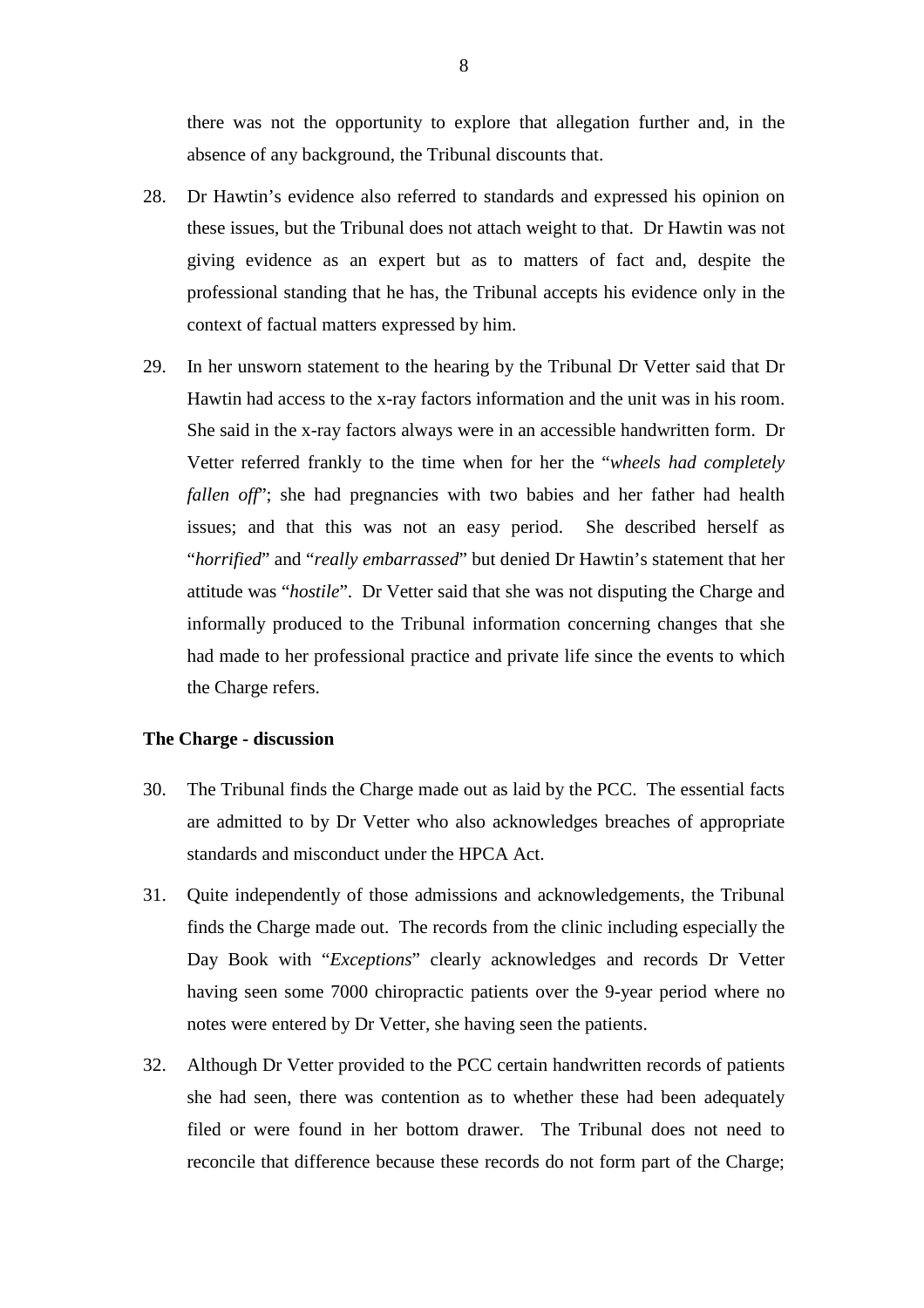the Charge relating to patients who were seen but for whom there was **no** record. The Tribunal accepts the submission for the PCC that the small selection of handwritten notes does not excuse the significant number of clinical notes which were entirely absent.

- 33. As to the records concerning the patients shared between Dr Vetter and Dr Hawtin, the Tribunal was taken through the detail of many of these. Representative entries of inadequacies included "*on the improve*", "*much improved*", "*more falling!!!!*", "*cough cough cough*", "*gardening!!!!*", "*was hit in the jaw*", "*slipped on wet*", and the like.
- 34. There were in place during the period to which the Charge refers Codes of Ethics, Standards of Practice and Competency-Based Professional Standards for chiropractors. These were promulgated by the New Zealand Chiropractic Board pursuant to operative provisions of the HPCA Act. The Code of Ethics and Standards of Practice, effective November 2004 included provision for information that should be included in a Health History (clause 3.1), the proper process for adequate case management (clause 3.4) and the record of patients' progress recommended to be kept (clause 4.6.3). The Competency-Based Professional Standards for Chiropractors, effective 2010 contained provisions concerning recording examination data in writing (clause 5.2.9), corelating imaging data with clinical findings and noting this in the patient's file (clause 5.3.7) and the evaluation of patient history and examination information (clause 7.1.1).
- 35. Submissions for the PCC referred to excerpts from other cases before the Tribunal where a charge included inadequate documentation for specific patients<sup>1</sup> and the Tribunal has taken these into account. Particularly in Dr *Gouse* the Tribunal said:<sup>2</sup>

*"… Note-keeping should not be regarded as a minor matter. A detailed note recording diagnosis and formulation, assessment of Mrs L's mental state, her current symptoms, her psychiatric history, a treatment plan and the reason for that treatment plan were imperative. …. It is the Tribunal's view that they are serious matters and they reflect upon Dr P's clinical competency because his failure to* 

 $\overline{a}$ 

<sup>1</sup> *Dr Gouse* 30/Med05/11D; *Dr Parker 310*Chiro09/121D; *Tunnicliff 570*Nur13/248P; and *Dr Zimmerman* 19/Den05/05D<br><sup>2</sup> Paragraph 31

Paragraph 31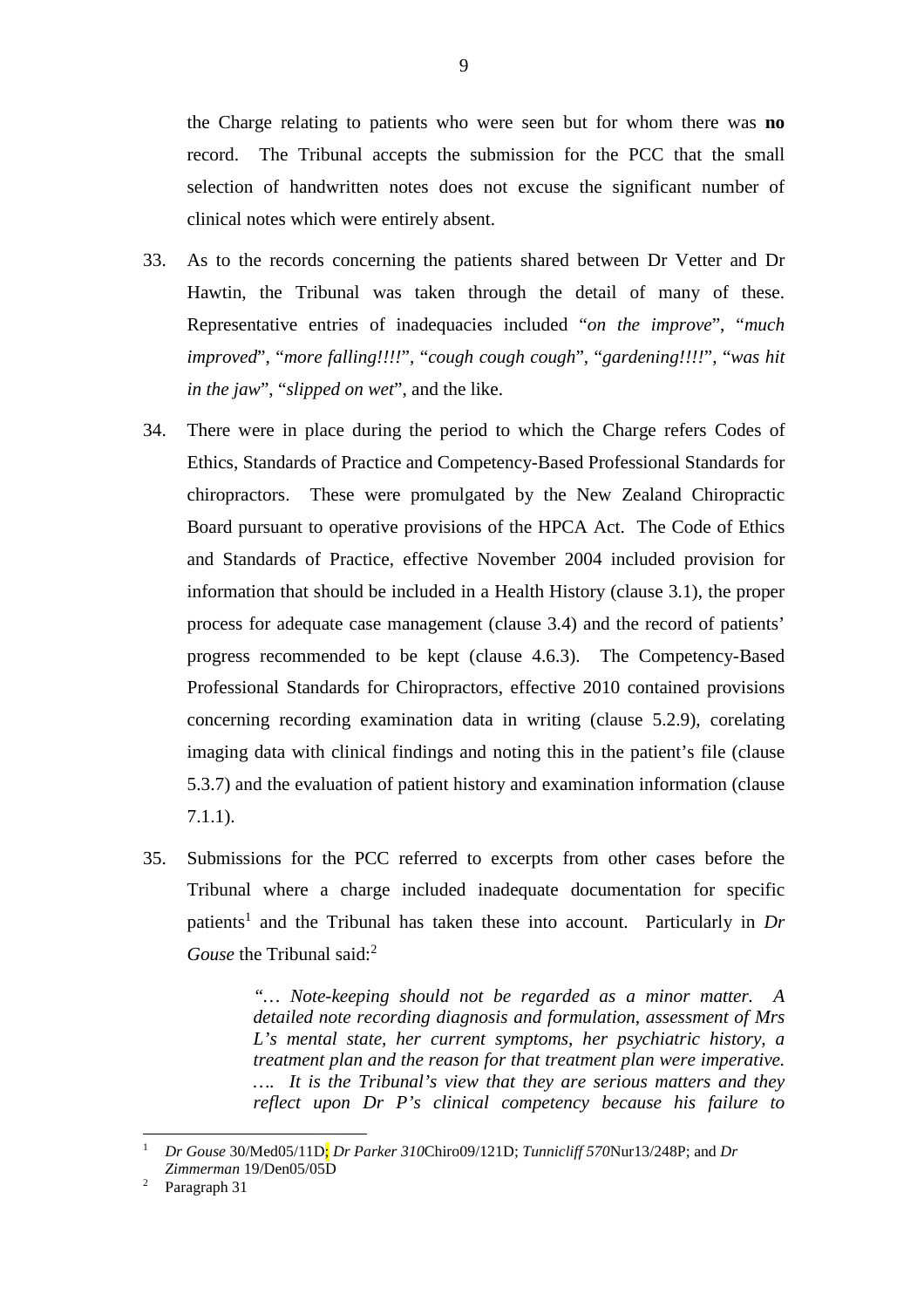*document (other than in his GP letters) did not allow him (or any doctor assuming Mrs L's care) to subsequently re-examine the conclusions, diagnosis and plan to see whether the conclusions were still valid, whether there has been any documented change in the patient's mental state, whether there had been any change in the symptoms and thus, whether any change in the treatment plan was warranted. The lack of history also meant that if there were errors in the doctor's understanding of the history they could not be subsequently corrected. Thorough note taking is the cornerstone of safe and effective medical practice. Poor note-taking provides a poor support for clinical practice for either Dr P or any other person reviewing his notes and continuing or amending the treatment plan which had been prescribed*."

and $3$ 

*"The conduct complained of amounts to malpractice. The Tribunal regards note taking as an important part of a medical practitioner's role. It should show a doctor's observations, history, the thinking about diagnosis and a plan. It is not just window dressing or of minor importance to a doctor's clinical skill. It is an important discipline necessary for the proper clinical management of the patient".* 

On appeal to the High Court the judgment included $4$ 

"… F*or the reasons expressed by the Tribunal meticulous recordkeeping is a fundamental obligation of the practitioner*".

- 36. In *Tunnicliff* emphasis was placed<sup>5</sup> on the need for continuity of record for (in that case) the nurse herself and also the continuity of record and clarity of assessment and application for consideration by other health professionals who may have become involved in the patient's care.
- 37. There has been a clear failure by Dr Vetter to create adequate clinical records. This has happened on numerous occasions and includes the 7000 instances over the 9-year period to which particular (a) of the Charge relates. There has also been a clear failure by Dr Vetter to record adequate patient assessment on the numerous occasions referred to in particular (b) of the Charge. The entries to which the Tribunal's attention was drawn make this quite clear. The severity of this aspect is aggravated by the fact that Dr Hawtin drew the inadequacies to Dr Vetter's attention but she did nothing to improve things. In mitigation, the

 $\overline{a}$ 

<sup>&</sup>lt;sup>3</sup> Paragraph 63<br> *4 J v Director of Proceedings* Auckland High Court CIV - 2006 -404 - 2188; 17 October 2006 at [63]<br>
<sup>5</sup> Paragraph 30

Paragraph 30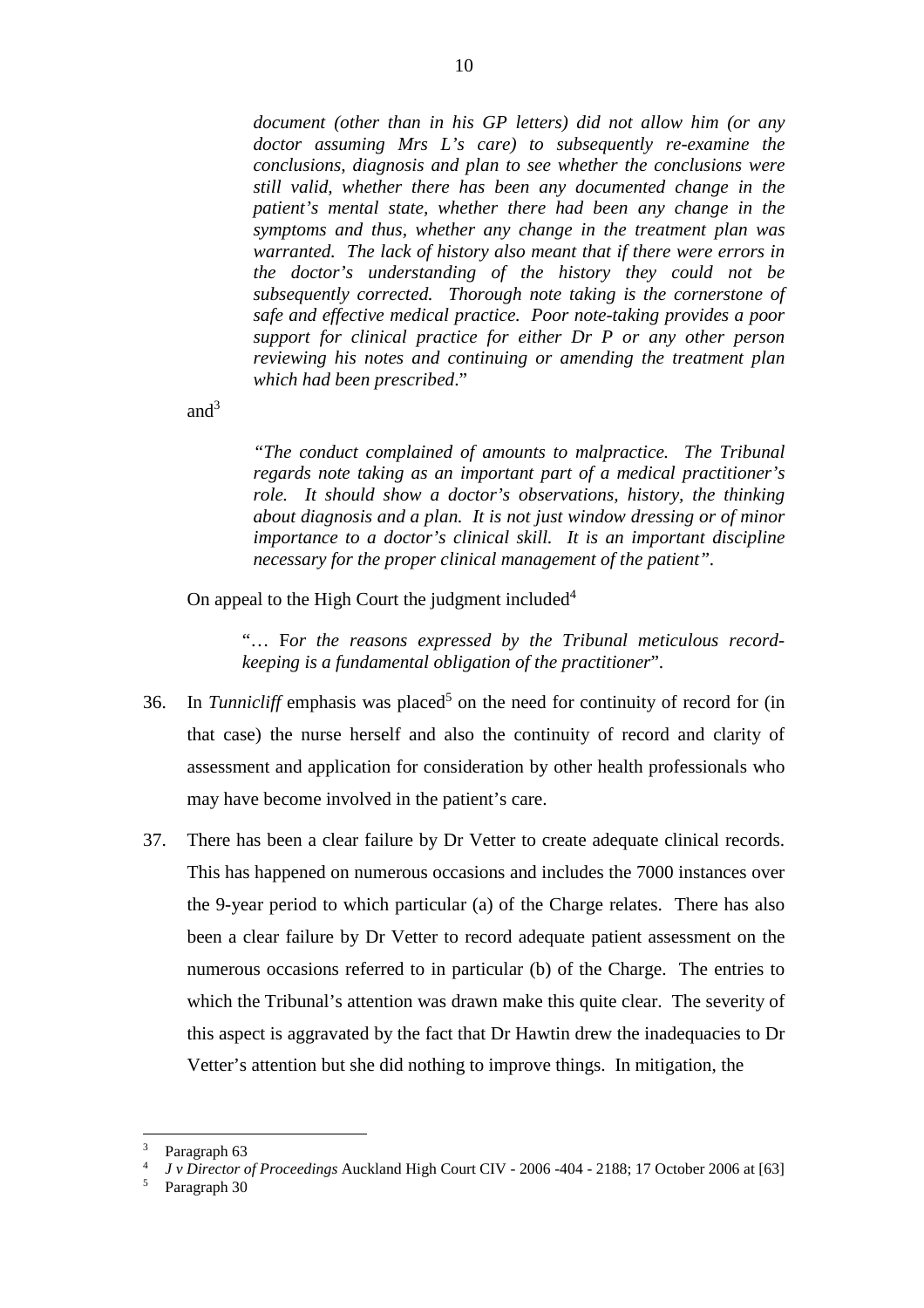Tribunal notes said there were times when the notes kept by Dr Vetter did appear to be reasonably adequate and comprehensive.

- 38. These failures by Dr Vetter to record as required by the Codes and Standards referred to in respect of those patients has placed them at risk. The first risk is that Dr Vetter herself would rely on her memory in respect of subsequent treatment but should instead be relying on clear and concise records. The second risk is that, by failing to take notes and keep records, Dr Vetter may not be addressing all of the questions that she needs to for a proper consultation. Structured notes are a valuable *aide memoire* and should be used for that purpose. The third risk is that, if another practitioner is providing health services to a patient, the history of the patient's treatment by another health practitioner, in this case a chiropractor, is relevant and the notes should show what had occurred on the previous consultations occasions.
- 39. Having said that, the Tribunal notes, however, that any chiropractor undertaking treatment of any patient must take into account all relevant matters including treatment history and there would be a significant measure of likelihood that the treatment that the patient had received from Dr Vetter would be disclosed by the patient. The reality is that an individual chiropractor is unlikely to rely heavily on the notes that had previously been kept; but that does not excuse failure to keep an adequate record. In relation to x-ray records, the requirement for these to be kept are statute-based and must be complied with.
- 40. There was malpractice and negligence on Dr Vetter's part in these failures and they constitute acts and omissions which bring discredit to her profession. The Charge in both of its particulars is made on its facts as misconduct.
- 41. It is required in any charge of misconduct against a health practitioner that there be the further decision made in the Tribunal's discretion as to whether this is of sufficient severity to warrant disciplinary sanction for the purpose of maintaining standards in the profession, protecting the public or, to the extent relevant and necessary, punishing the practitioner. Punishment is not an objective in itself but it is in some cases required to maintain standards and protect the public and to act as deterrence.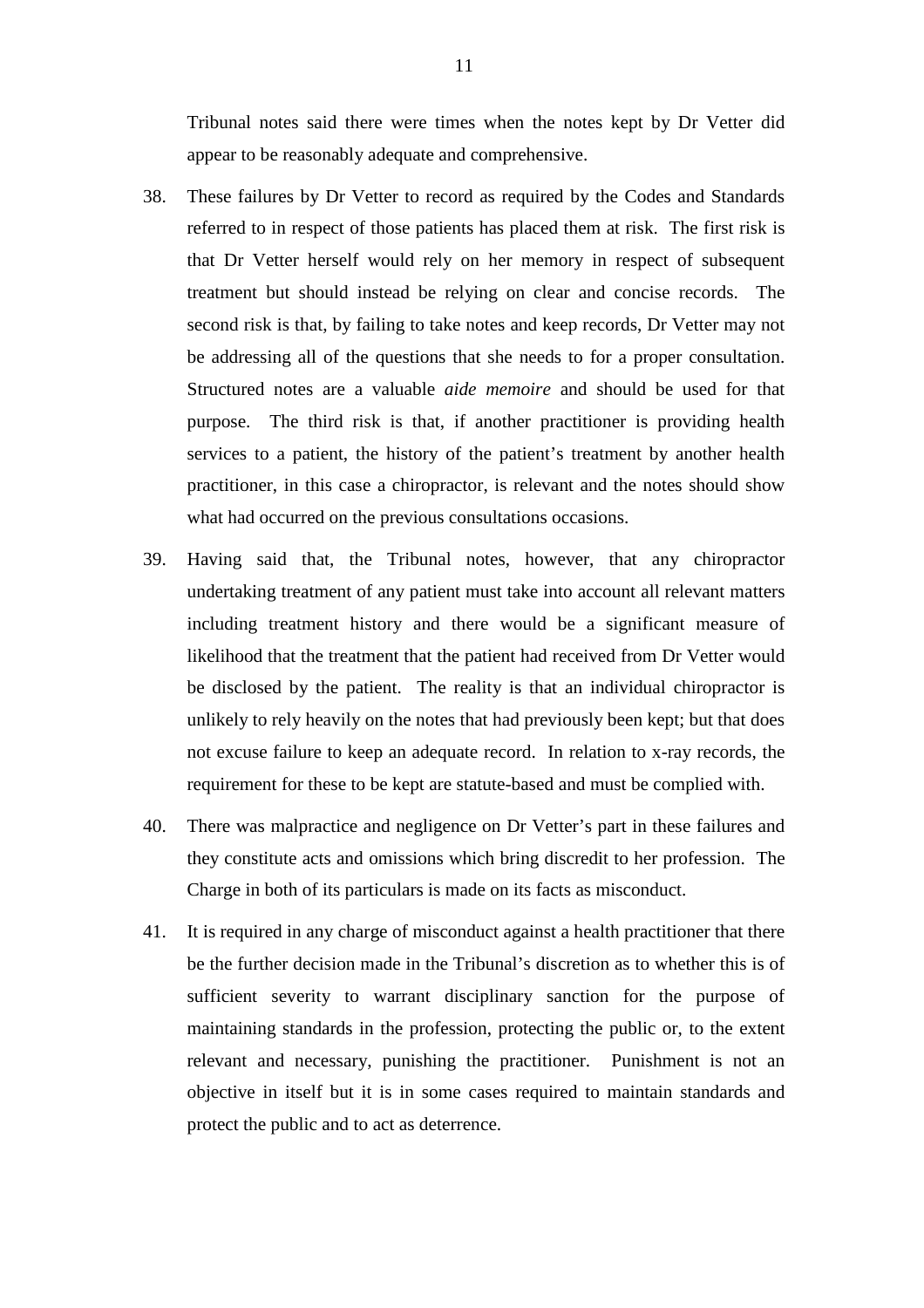42. In this case the Tribunal is quite satisfied that the failures on Dr Vetter's part, constituting misconduct as has been found, are of sufficient severity to warrant disciplinary sanction. Dr Vetter needs to know, and the profession needs to know, that failures of this kind place the public at risk and lower standards in the profession. Disciplinary sanction is required to underline this message, both to Dr Vetter and to others in her profession.

12

43. Counsel did responsibly also refer to the following extract from the *Zimmerman* decision:<sup>6</sup>

> *"In this case Dr D's records were so grossly inadequate a disciplinary sanction is required in order to maintain professional standards. It is unusual for a health practitioner to be sanctioned in a disciplinary forum because of the inadequacy of their records. However in this case, Dr [D] has fallen so far below accepted standards the Tribunal believes it must record a disciplinary finding on Dr [D]. Part of the reason for taking this step is to reinforce to the profession the need for adequate records to be kept by all dentists"* [emphasis added]*.*

- 44. That case involved a specific patient for the health practitioner, a dentist. Treatment of her by him was over the period from May 2002 to February 2003. Particulars of the charge focused on the specific treatment given by the dentist to his patient, but there was the further particular of inadequate note-keeping described by one of the expert witnesses as "*poor*".
- 45. It was submitted by the PCC in the present case that standards could be said to have changed over the years since that decision was made; but furthermore, there is, even applying the principles from that extract, a breach of standards in the present case which falls well below expected standards such that a disciplinary finding is required. The Tribunal need make no definitive decision on the former submission because it accepts the latter submission and finds that the inadequacy of Dr Vetter's record-keeping fell well below accepted standards.

## **Penalty**

 $\overline{a}$ 

46. After the decision had been announced submissions were made by the PCC and by Dr Vetter as to the appropriate penalty or orders to be made by the Tribunal.

<sup>6</sup> Paragraph 150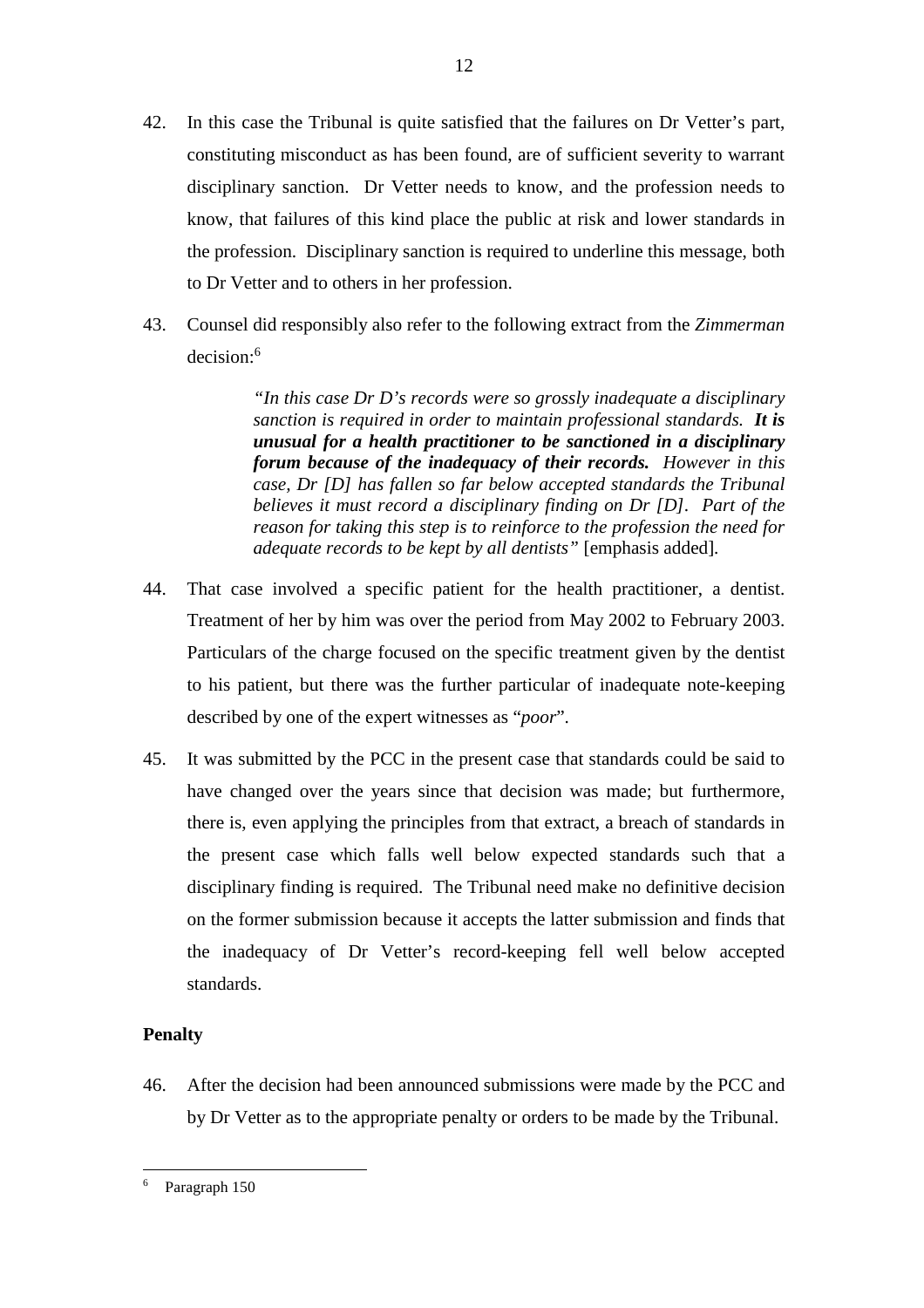- 47. The available penalties for the Tribunal are<sup>7</sup>
	- 47.1. That registration be cancelled.
	- 47.2. That registration be suspended for a period not exceeding 3 years.
	- 47.3. That the health practitioner be required, after commencing practice following the date of the order, for a period not exceeding 3 years, to practise his or her profession only in accordance with any conditions as to employment, supervision, or otherwise specified.
	- 47.4. Censure.
	- 47.5. A fine of up to \$30,000.00 (but not if he or she has been convicted of a relevant offence or damages have been awarded against him or her – not the case here).
	- 47.6. Costs.
- 48. The eight factors normally taken into account on the basis of authorities $8$  are:
	- 48.1. What penalty most appropriately protects the public
	- 48.2. The important role of setting professional standards.
	- 48.3. A punitive function.
	- 48.4. Rehabilitation of the health professional.
	- 48.5. That any penalty imposed is comparable to other penalties imposed upon health professionals in similar circumstances.
	- 48.6. Assessing the health practitioner's behaviour against the spectrum of sentencing options that are available and trying to ensure that the maximum penalties are reserved for the worst offenders.
	- 48.7. An endeavour to impose a penalty that is the least restrictive that can reasonably be imposed in the circumstances.
	- 48.8. Whether the penalty proposed is fair, reasonable and proportionate in the circumstances presented.

 $\overline{a}$ 

<sup>7</sup> Section 101 of the HPCA Act

<sup>8</sup> *Roberts v Professional Conduct Committee of the Nursing Council of New Zealand* [2012] NZHC 3354; *Katamat v PCC* [2012] NZHC 1633 at paragraph 49 and *Joseph v PCC;* [2013] NZHC 1131 at [65] – [66]; *Singh v Director of Proceedings*, [2014] NZHC 2848 (esp. paragraphs [56] – [60] and  $[66]$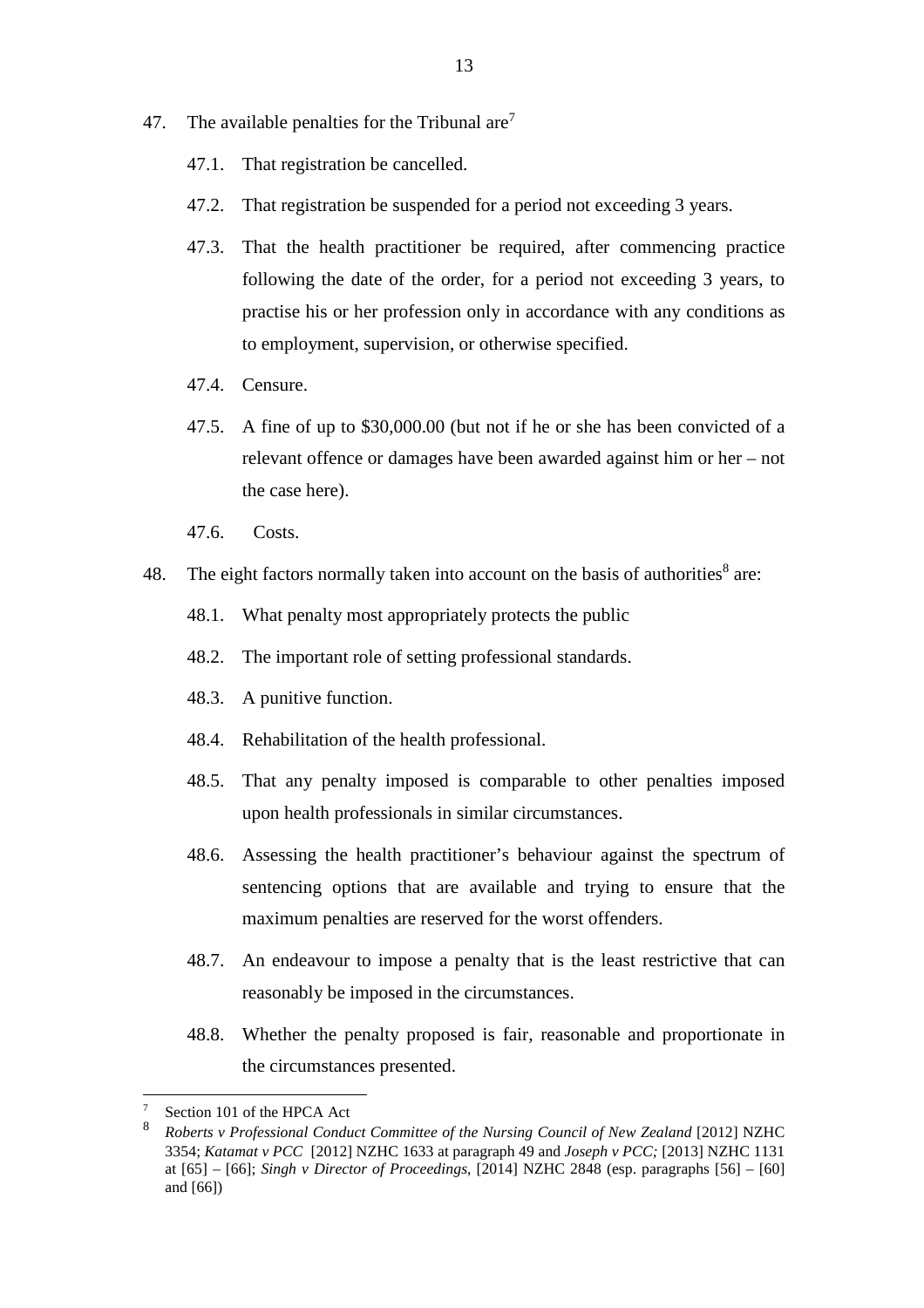- 49. The PCC submitted that the penalties of censure, suspension for a period (and did not nominate an appropriate period) and certain conditions on Dr Vetter's practice should be ordered. It referred to other cases mentioned below. It referred to certain features which it said were "*aggravating*", namely the length of time involved, the scale of offending, the possible risks to patients, and the fact that Dr Hawtin had raised his concerns with Dr Vetter in an attempt to have her modify her practice but she had failed to do so.
- 50. In reply, Dr Vetter acknowledged again that the Charge was made out and she further acknowledged the severity of it. She said she took full responsibility for what had occurred. It is to her credit that she has done so. She referred to personal factors concerning her pregnancies, health of family members, and financial questions for her. She said that she tried to give best care to her patients and practising as a professional chiropractor was a privilege for her.
- 51. Dr Vetter did say that since the matter had come to her attention the PCC had found no inadequacies in her note-taking. The Tribunal notes that, although Dr Vetter's first response to the New Zealand Chiropractic Board is dated 1 March 2016, there were some entries subsequent to that date in the "*Exceptions*" listing in the Day Book where there is still the entry "*Seen but no notes entered*". This was, however, only in respect of a few patients over a few days and the Tribunal accepts that there is no evidence before it of any concerns after that time.
- 52. Dr Vetter gave details of her current position and working environment, including in the context of care for her young children. She gave assurances to the Tribunal that the stressors and factors which had caused the failures to which the Charge refers were now past and that she was practising in a competent and adequate manner.
- 53. Each case must be decided on its own merits, but the Tribunal must take into account other decisions so as to maintain some measure of consistency. The four cases to which the PCC referred in its submissions were briefly:
	- 53.1. *Dr Zimmerman* where the particular of the charge found to have been made out concerned "*grossly inadequate*" records as noted above and the Tribunal censured Dr Zimmerman with an order for costs.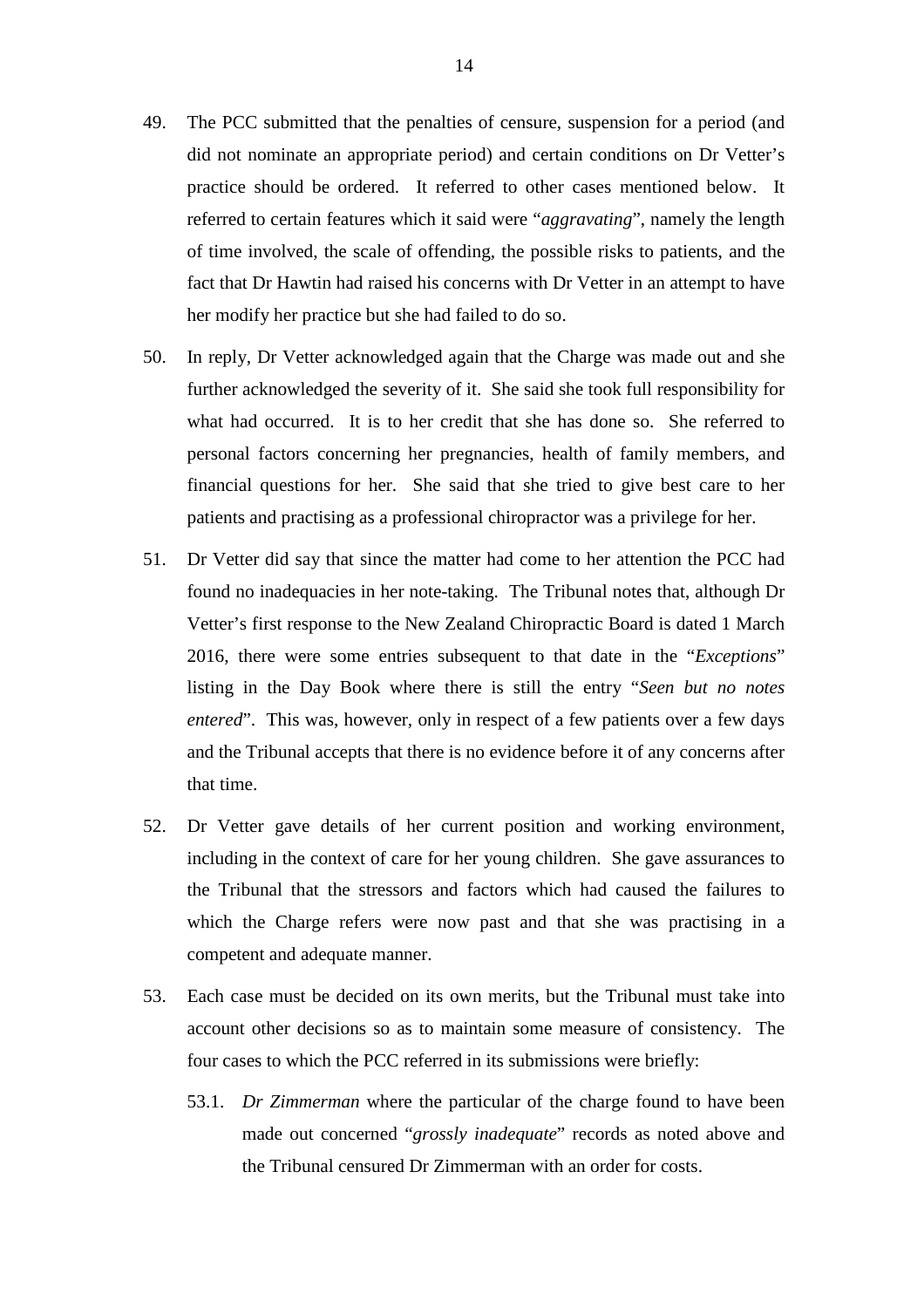- 53.2. *Dr Gouse*, where the charges against him included failure to document adequately the care of specific patients. The Tribunal ordered supervision for 18 months with particular focus on clinical recordkeeping and prescribing practices; and with their requirements to undertake face-to-face meetings with his supervisor on at least two occasions and to have regular offsite review with his supervisor.
- 53.3. *Dr Parker*, a chiropractor against whom charges, including failure adequately to document, were found to be made out. Dr Parker was suspended for 18 months with a requirement that he satisfy the Chiropractic Board that he had undertaken training on various topics; and for supervision for a period of 18 months including monitoring of his caseload.
- 53.4. *Ms Tunnicliff<sup>9</sup>* where the Tribunal had found the nurse had failed to keep clinical records of appointments with 87 patients over a two-year period. A period of suspension imposed by the Tribunal was reduced on appeal by the High Court to 6 months; and there were conditions imposed with supervision for two years.
- 54. In this case Dr Vetter has failed to meet her professional obligations over the lengthy period of 9 years in respect first of the 7000 patients for whom no record was kept; and secondly, the patients shared with Dr Hawtin in respect of whom inadequate notes and records were kept.
- 55. This merits an order for censure by the Tribunal to express its concern at the inadequacies and the misconduct involved.
- 56. The Tribunal considered carefully the propriety of an order for suspension but, taking into account the other cases referred to it by the PCC as mentioned and taking into account the personal circumstances, the Tribunal is of the view that the matter can be dealt with by other orders including supervision and completion of an appropriate course on adequate note-taking. Those conditions are imposed below but there is no order for suspension.
- 57. The Tribunal weighed carefully whether there should be a fine imposed, but took the view that, although this may well be necessary in another case of

<sup>-&</sup>lt;br>9 570/Nur13/248P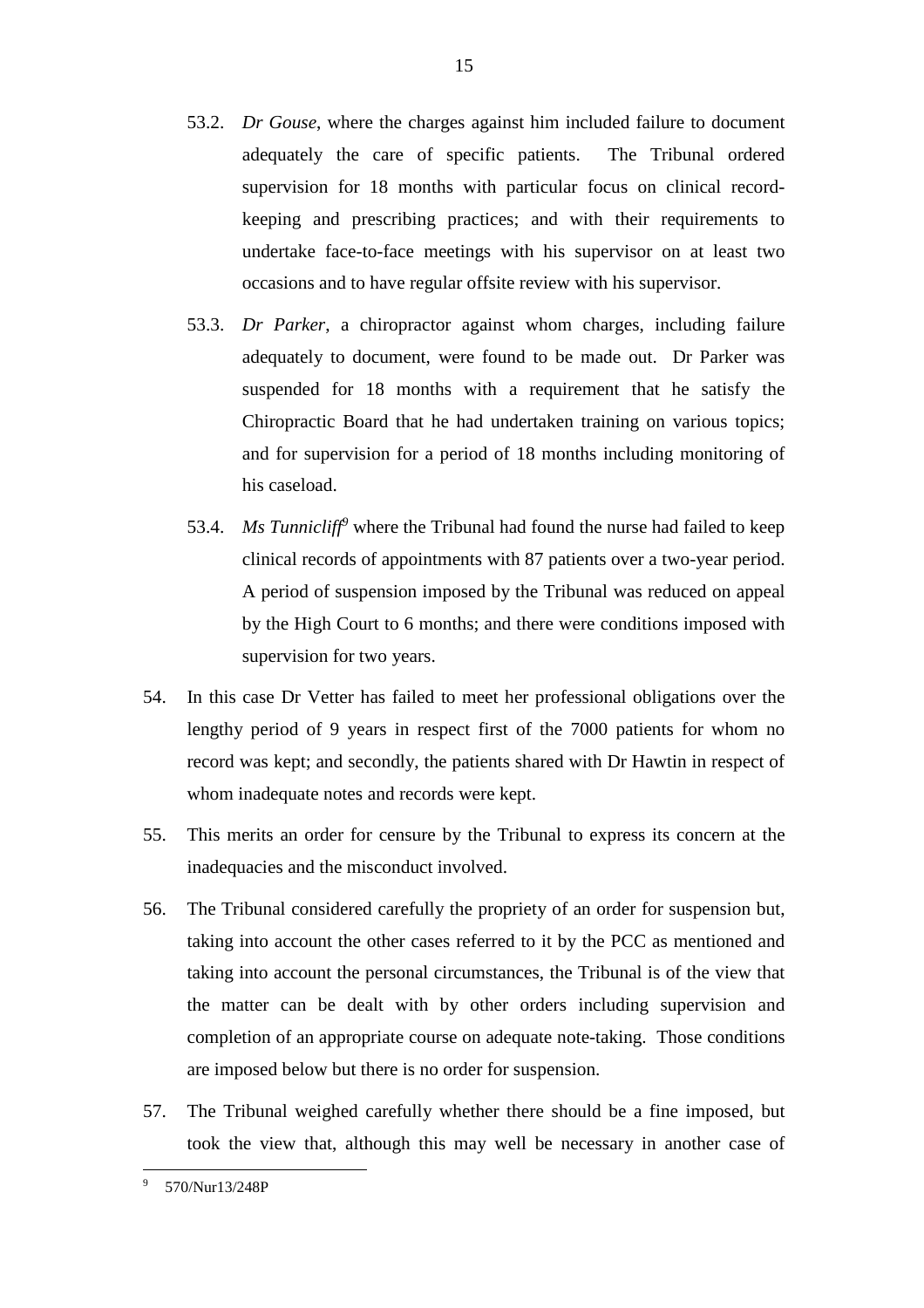equivalent kind, in the particular circumstances of Dr Vetter's position and the facts of the case, no order for fine was necessary in this case. A substantial order for contribution to costs is made below and that will have a financial effect on Dr Vetter (although, of course, an order for contribution to costs should not be treated as a penalty as such, although it is included in the list in section 101 of the HPCA Act).

- 58. The conditions, which the Tribunal can only order for a maximum period of 3 years are:
	- 58.1. For supervision of Dr Vetter as a chiropractor for 18 months from the day 4 weeks after the date of this decision; to be at Dr Vetter's cost by a supervisor nominated or approved by the New Zealand Chiropractic Board, with the supervisor reporting to the New Zealand Chiropractic Board at least 3-monthly or more often as directed by the New Zealand Chiropractic Board; and with express focus on adequacy of notekeeping and completion of appropriate courses of education in relation to that matter.
	- 58.2. That Dr Vetter complete within 6 months of the day 4 weeks after the date of this decision (or such further period as may be fixed by the New Zealand Chiropractic Board having regard to the availability of appropriate courses) at Dr Vetter's own cost such course on adequate note-taking as is approved by the New Zealand Chiropractic Board or as is determined by it.
- 59. The PCC also sought a condition concerning disclosure of the Tribunal's decision and orders to any employer or any chiropractor with whom Dr Vetter may work in a shared practice environment. The Tribunal does not consider that such a condition is necessary. Detail of the decision and reasons behind it, the fact of censure and the outcome, will be readily available on proper inquiry from any employer or person with whom Dr Vetter is in a practice environment and the Tribunal does not consider that further condition is needed.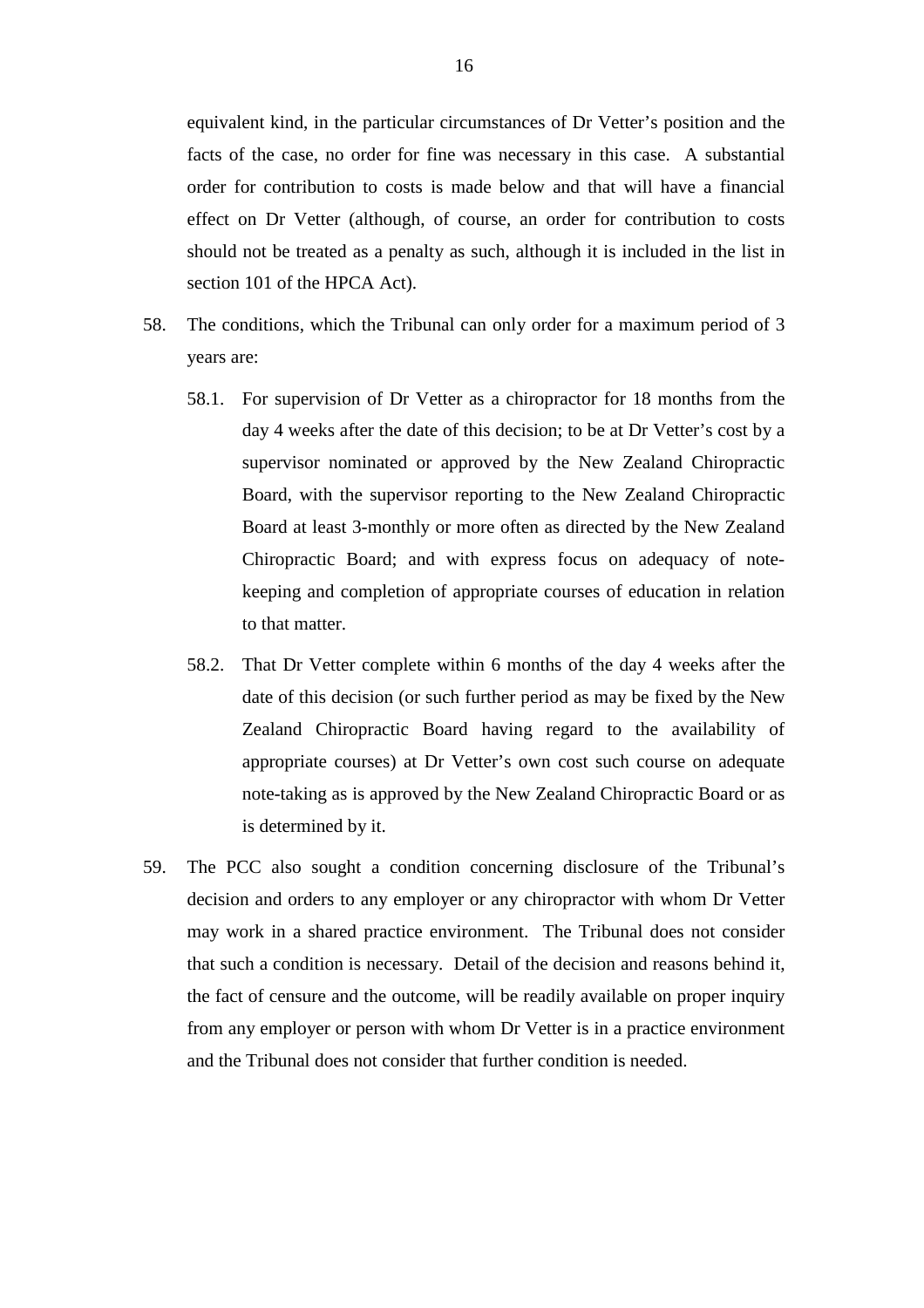#### **Costs**

- 60. The PCC sought an order for costs referring to normal principles and advised that its expected costs were of the order of \$43,936.61. The Tribunal's own costs were estimated at \$18,118.00. This gives a total cost of greater than \$62,000.00.
- 61. The Tribunal has taken into account such information as Dr Vetter provided concerning her means. The normal starting position is an order for 50% of costs which can be increased or reduced depending on the circumstances. Any costs not awarded against Dr Vetter must be met by the chiropractic profession of which she is a member.
- 62. In this case Dr Vetter has co-operated fully with the PCC and with the Tribunal and has assisted the smooth flow of the hearing of the Charge against her. That justifies a reduction in the percentage of costs. She has supplied details of her means to meet an order for costs. The appropriate percentage, after taking that reduction into account, is approximately 33% and the Tribunal considers that an order for \$20,000.00 is appropriate.

#### **Result and orders**

- 63. The Charge is found to be made out as misconduct in all its particulars under both section 100(1)(a) and (b) of the HPCA Act.
- 64. The Tribunal orders censure of Dr Vetter.
- 65. The Tribunal orders that immediately upon commencing practice following the day 4 weeks after the date of this decision the following conditions are to apply to Dr Vetter's practice:
	- 65.1. For supervision of Dr Vetter as a chiropractor for 18 months; to be at Dr Vetter's cost by a supervisor nominated or approved by the New Zealand Chiropractic Board, with the supervisor reporting to the New Zealand Chiropractic Board at least 3-monthly or more often as directed by the New Zealand Chiropractic Board; and with express focus on adequacy of note-keeping and completion of appropriate courses of education in relation to that matter.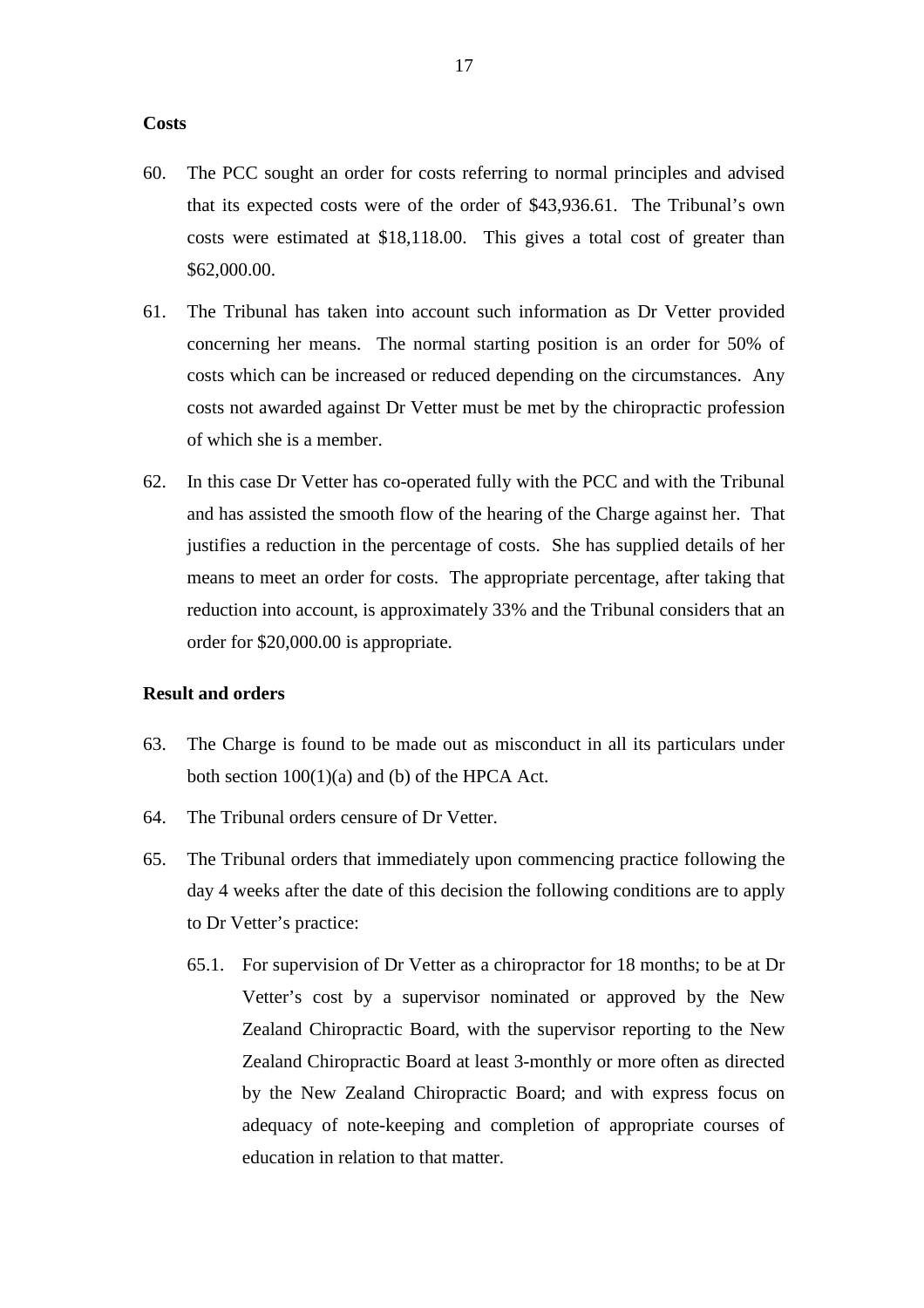- 65.2. That Dr Vetter complete within 6 months (or such further period as may be fixed by the New Zealand Chiropractic Board having regard to the availability of appropriate courses) and at Dr Vetter's own cost, such course on adequate note-taking as is approved by the New Zealand Chiropractic Board or as is determined by it.
- 66. The Tribunal orders that Dr Vetter contribute the sum of \$20,000.00 towards the costs of the PCC and of the Tribunal to be divided as to two-thirds of that sum, \$13,333.33, to the PCC and the remainder, \$6,666.67 to the Tribunal.
- 67. Suppression of Dr Vetter's name is not sought by her but the Tribunal has already made an order for permanent suppression of the names and identifying details of all patients who may be the subject of the Charge.
- 68. The Tribunal directs the Executive Officer:
	- 68.1. To publish this decision, and a summary, on the Tribunal's website;
	- 68.2. To request the New Zealand Chiropractic Board to publish either a summary of, or a reference to, the Tribunal's decision in its next available publication to members, in either case including a reference to the Tribunal's website so as to enable interested parties to access the decision.

**DATED** at Auckland this 22<sup>nd</sup> day of November 2017

................................................................ David M Carden Chairperson Health Practitioners Disciplinary Tribunal